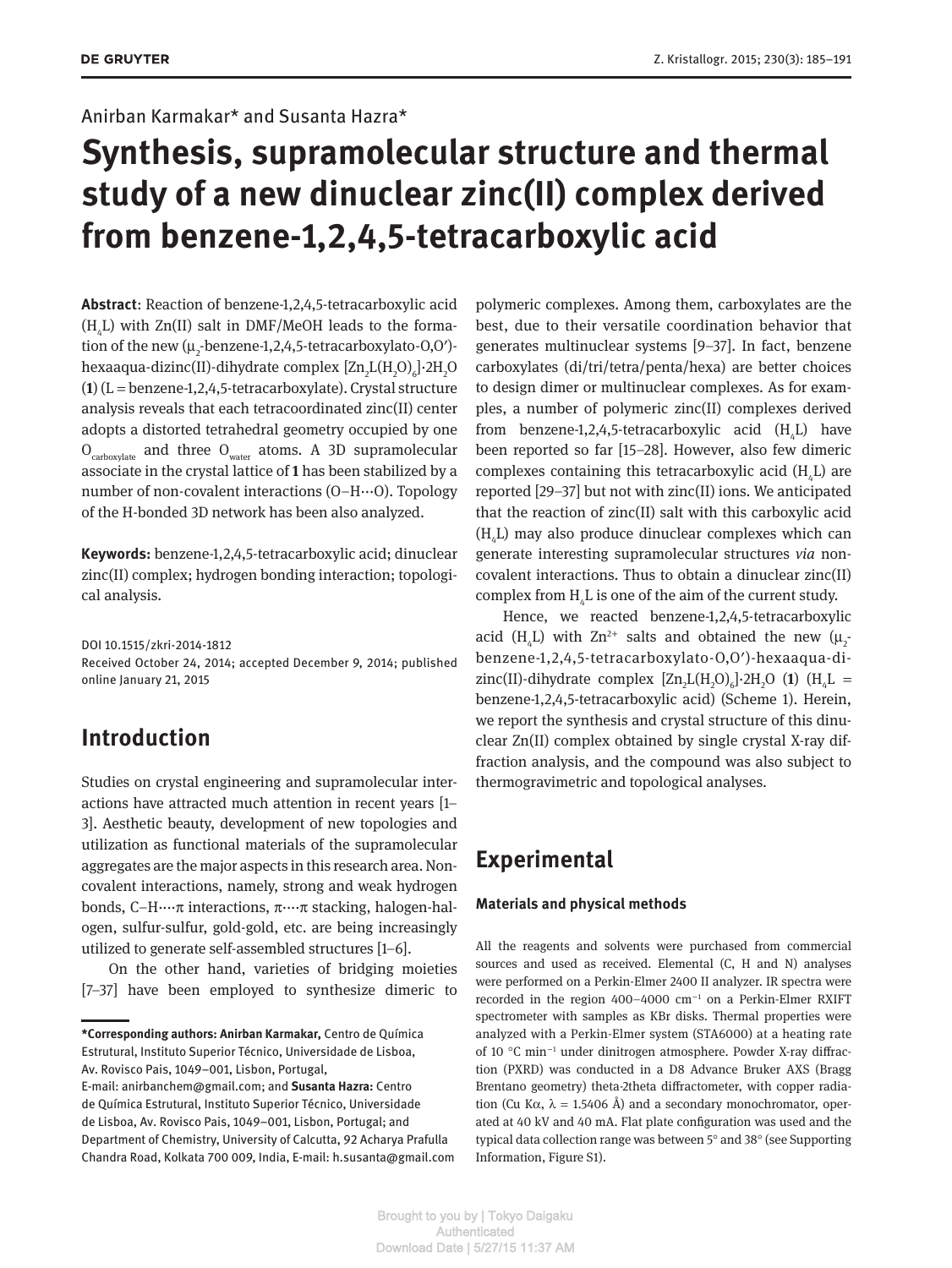



**[Zn2L(H2O)<sup>6</sup> ].2H2O (1)**

**Scheme 1:** Chemical diagram of the synthesis of **1** from **H<sup>4</sup> L**.

#### **Synthesis of [Zn<sup>2</sup> L(H2O)<sup>6</sup> ]·2H2O (1)**

The mixture of  $\text{Zn}(\text{NO}_3)$ <sub>2</sub>.6H<sub>2</sub>O (74 mg, 0.25 mmol) and H<sub>4</sub>L (25.4 mg, 0.1 mmol) was dissolved in 4 mL of DMF: MeOH (1:1 v/v) mixture. A white precipitate was obtained when the mixture was stirred at room temperature for 1 h. The precipitate was dissolved in 1 mL of 28% aqueous solution of  $NH<sub>a</sub>OH$ , the resulting colorless solution was sealed in an 8 mL glass vessel and heated at 75 °C for 24 h. Subsequent gradual cooling to room temperature (0.2 °C min<sup>1</sup>) afforded block-like colorless crystals. Yield: 83% (based on Zn). Anal. Calcd. for C<sub>10</sub>H<sub>18</sub>O<sub>16</sub>Zn<sub>2</sub> (*M* = 525.00): C, 22.88; H, 3.46; Found: C, 22.50; H, 3.06. FT-IR (KBr, cm-1): 3440 (b), 3327 (bs), 1602 (s), 1584 (s), 1491 (m), 1419 (m), 1368 (s), 1313 (w), 1265 (m), 1248 (m), 1137 (w), 932 (m), 870 (w), 824 (w), 767 (w), 708 (m), 613 (w), 514 (w).

#### **Crystal structure determination**

Diffraction data were collected on a Bruker-APEX II SMART CCD diffractometer at 296 K. For data processing and absorption correction the packages SAINT [38] and SADABS [39] were used. The structure was solved by direct and Fourier methods and refined by full-matrix least-squares based on  $F^2$  using SHELXTL [40] and SHELXL-97 [41] packages. All the hydrogen atoms except those of water molecules were inserted at calculated positions with isotropic thermal parameters and refined. Water hydrogen atoms were located from difference Fourier map. Using anisotropic treatment for the non-hydrogen atoms and isotropic treatment for the hydrogen atoms, the final refinement converged at the  $R_1$  value  $(I > 2\sigma(I))$  0.0410. The crystallographic data are summarized in Table 1. CCDC 1017891 contains the supplementary crystallographic data of **1** in this paper. These data

| Formula                                 | $C_{10}H_{18}O_{16}Zn$ , |
|-----------------------------------------|--------------------------|
| Formula weight                          | 524.98                   |
| Crystal color                           | Colorless                |
| Crystal system                          | Monoclinic               |
| Space group                             | C2/c                     |
| a/Å                                     | 18.506(5)                |
| b/Å                                     | 9.594(5)                 |
| $c/\text{\AA}$                          | 12.075(5)                |
| $\beta$ /°                              | 109.747(5)               |
| $V/\AA$ <sup>3</sup>                    | 2018(2)                  |
| 7                                       | 4                        |
| T/K                                     | 296(2)                   |
| $2\theta$ / $\circ$                     | 4.676-52.830             |
| $\mu$ (Mo K $\alpha$ )/mm <sup>-1</sup> | 2.451                    |
| $\rho_{\rm \,cal} / g \rm \ cm^{-3}$    | 1.728                    |
| F(000)                                  | 1064                     |
| Absorption-correction                   | Multi-scan               |
| Index ranges                            | $-23 < h < 23$           |
|                                         | $-12 < k < 12$           |
|                                         | $-15 < l < 15$           |
| Reflections collected                   | 20947                    |
| Independent reflections                 | 2067                     |
| $R_{\text{int}}$                        | 0.0246                   |
| $R_1^a/wR_2^b$ [ $l > 2\sigma(l)$ ]     | 0.0381/0.1082            |
| $R_1^a/wR_2^b$ [for all $F_2^2$ ]       | 0.0400/0.1110            |
| GOF on $F^2$                            | 1.111                    |

**Tab. 1:** Crystallographic data for **[Zn<sup>2</sup> L(H2O)<sup>6</sup> ]**·**2H2O** (**1**).

can be obtained free of charge from the Cambridge Crystallographic Data Centre via http://www.ccdc.cam.ac.uk/data\_request/cif. or from the Cambridge Crystallographic Data Centre, 12 Union Road, Cambridge CB2 1EZ, UK; fax: (+44) 1223 336 033; or e-mail: deposit@ ccdc.cam.ac.uk.

## **Results and discussion**

### **Syntheses and characterization**

The reaction of  $H_4L$  with zinc(II) nitrate hexahydrate under hydrothermal reaction condition in dimethylformamide, methanol and NH<sub>4</sub>OH aqueous solution leads to the formation of  $[Zn_2(L)(H_2O)_6]$ -2H<sub>2</sub>O (L = benzene-1,2,4,5tetracarboxylate) (**1**). At first, the reaction was carried out with the 2:1 ratio of metal to ligand, producing 74% yield but slight excess addition of the metal salt (metal:ligand = 2.5:1) generated much higher yield (83%).

In the IR spectra, the characteristic strong bands of coordinated carboxylate groups of **1** appear at 1584 cm−<sup>1</sup> for the asymmetric stretching and 1368 cm−<sup>1</sup> for the symmetric stretching. A strong absorption band at 1602 cm−<sup>1</sup> appeared due to the C–O stretching frequency of uncoordinated carboxylate groups. The O–H stretching frequency of water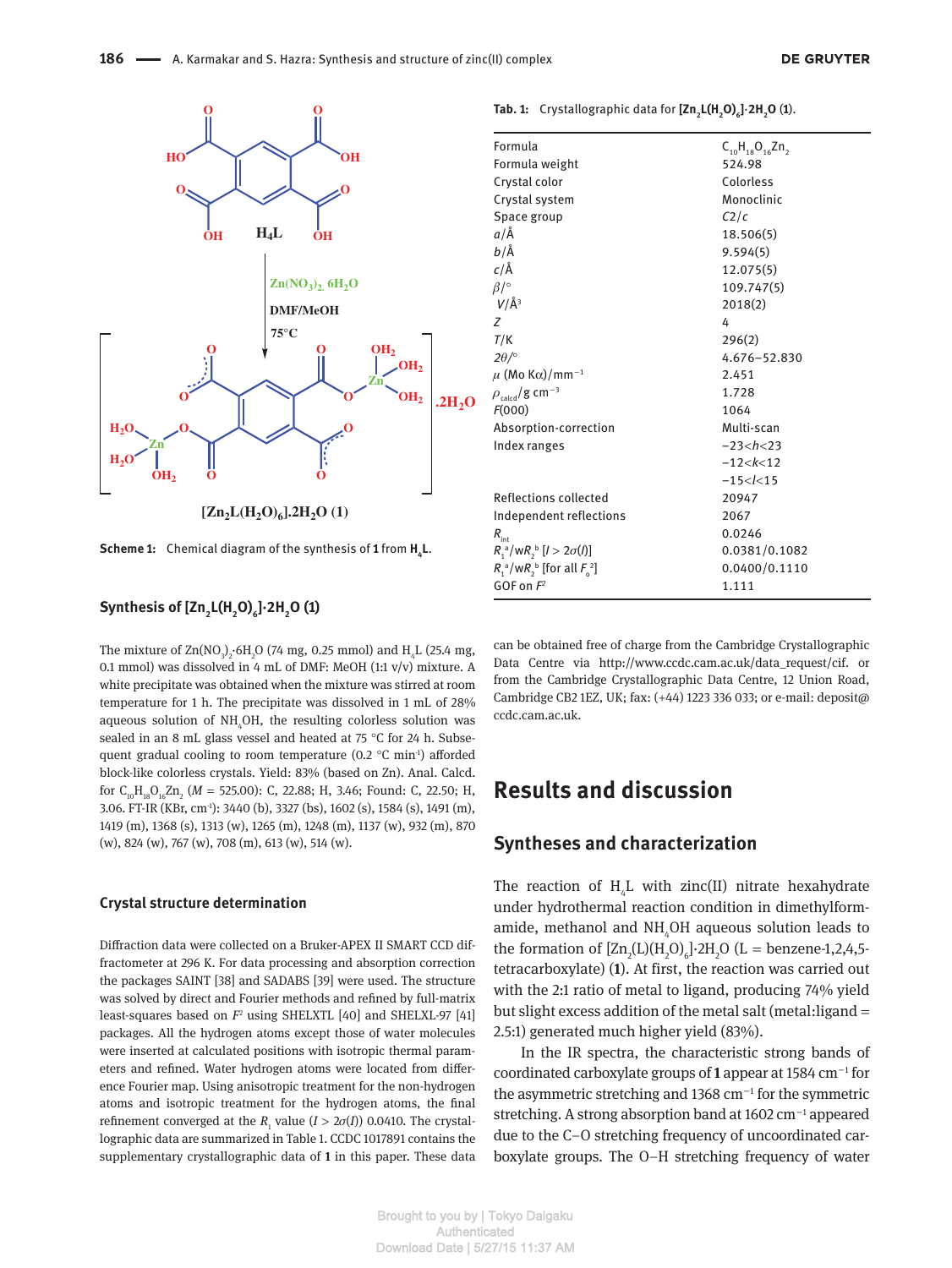

**Fig. 1:** Ball and stick presentation of the crystal structure of **1**. Symmetry: 1–x, –y, –z.

molecules is visible at 3327 cm−<sup>1</sup> . This compound was also characterized by single crystal X-ray diffraction (see below), powder X-ray diffraction (see supporting information) and elemental analysis (see Experimental section).

#### **Crystal structure description**

An idealized ball and stick presentation of the crystal structure of the ( $\mu_2$ -benzene-1,2,4,5-tetracarboxylato-0,0′)hexaaqua-dizinc(II)-dihydrate complex  $\left[\text{Zn}_2\text{L(H}_2\text{O})_6\right]\cdot$ 2H<sub>2</sub>O (**1**) is depicted in Figure 1, while their selected bond lengths and angles are listed in Table 2. Crystal structure analysis shows that it is a dinuclear zinc(II) complex containing two Zn(II) centers  $\mu_{_2}$ -bridged by a benzene-1,2,4,5-tetracarboxylate ligand (L<sup>4</sup>−) while three water molecules are also connected to each metal center. Two solvated water molecules are also present in the crystal structure of **1**, which is symmetric due to the presence of an inversion center.

Similar to reported other polymeric Zn(II) compounds containing benzene-1,2,4,5-tetracarboxylic acid, the metal center (Zn1 or Zn1′) in **1** adopts a tetrahedral coordination environment. As shown in Figure 1, one  $O_{\text{carboxylate}}$  atom (O1) of a ligand (L<sup>4−</sup>) and three O<sub>water</sub> atoms (O3, O4 and O5) defines the tetrahedral coordination environment for the zinc(II) center.

**Tab. 2:** Selected bond lengths (Å) and angles (°) for  $\left[\text{Zn}_2\text{L(H}_2\text{O})_6\right]\cdot 2\text{H}_2\text{O}$  (1). Symmetry as in the Figure 1.

| $Zn1-01$ | 1.989(2) | $01 - Zn1 - 03$ | 101.4(1) |
|----------|----------|-----------------|----------|
| $Zn1-03$ | 2.025(3) | $01 - Zn1 - 04$ | 121.4(1) |
| $Zn1-04$ | 2.018(3) | $01 - Zn1 - 05$ | 110.3(1) |
| $Zn1-05$ | 2.018(3) | $03 - Zn1 - 04$ | 107.7(1) |
|          |          | $03 - Zn1 - 05$ | 110.4(1) |
|          |          | $04 - 2n1 - 05$ | 105.4(1) |
|          |          |                 |          |

The Zn–O<sub>water</sub> bond distances  $(2.018(3)$ –2.025(3) Å, Table 2) are slightly longer than the  $Zn-O<sub>carboxplate</sub>$  bond distance (1.989(2) Å) while the  $O_{water}$ – $Zn-O_{carbonylate}$  or  $O_{water}$ –Zn– $O_{water}$  bond angles are in the range of 101.37(9)– 121.42(10)°, which indicates that the tetrahedral coordination environment is highly distorted.

As shown in Figure 2, the crystal lattice of the compound contains a number of non-covalent H-bonding interactions involving the coordinated (O3, O4 and O5) and solvated (O8) water molecules and coordinated (O1) and non-coordinated (O2, O6 and O7) carboxylate oxygen atoms. Interactions between these water molecules (coordinated or solvated) and carboxylate moieties (coordinated or free) stabilized an overall three dimensional supramolecular associate (Figure 3).

All the three coordinated water molecules (O3, O4 and O5) act as strong or moderate H-donors  $[d(D...A)]$ 2.952–3.205 Å and  $\langle D-H\cdots A = 140-176^{\circ}$ , Table 3 to the coordinated (O1) and non-coordinated (O2 and O6) carboxylate oxygens and to the solvated water molecule (O8) while the solvated water (O8) acts not only as acceptors (to the coordinated water molecules, O3) but also as donors (to the non-coordinated carboxylate oxygens, O6 and O7) to vicinal molecules. Interactions formed by this solvated water molecules are also of different strength as evidenced by the geometric parameters  $[d(D...A) = 2.713-$ 3.091 Å and < $D-H \cdots A = 132-167^{\circ}$ , Table 3].

### **Topological analyses**

Topological analysis [42] of the hydrogen bonded network of **1** has been carried out. The 3D hydrogen bonded network (Figure 4) in **1** can be represented as a 3, 16-connected binodal net and the point symbol for this net is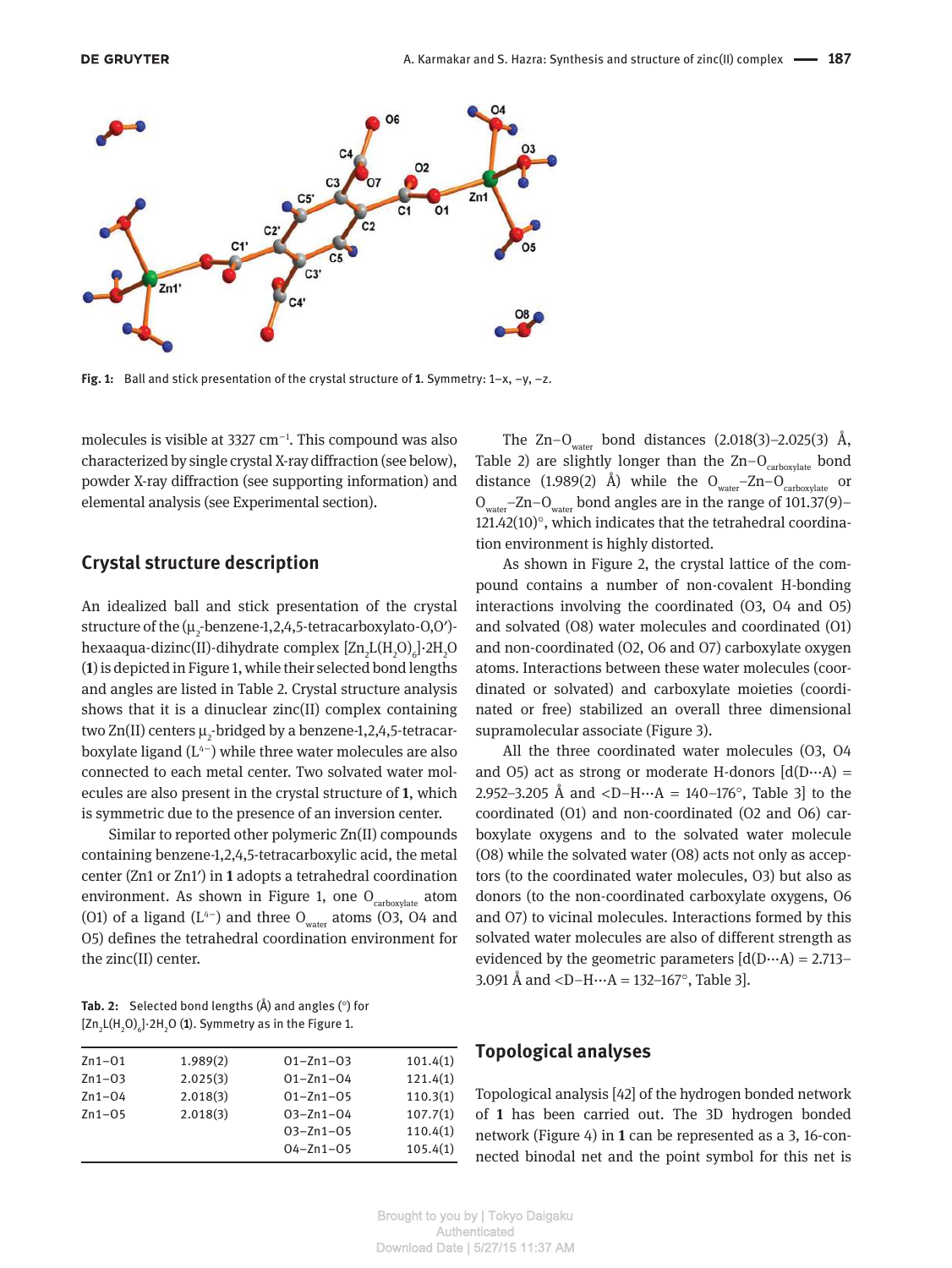

**Fig. 2:** Ball and stick presentation of the hydrogen bonding interactions in **1**. Color code: hydrogens, blue; oxygens, red; carbons, ash and zinc, green.



**Fig. 3:** Idealized wire and stick presentation of the hydrogen bonded 3D network in the crystal lattice of **1**.

**Tab. 3:** Geometries [distances in (Å) and angles in (°)] of the H-bonds in [Zn<sub>2</sub>L(H<sub>2</sub>O)<sub>6</sub>]·2H<sub>2</sub>O (1). Symmetry: *i*) 0.5–x, 0.5–y, –z; *ii*) 0.5–x, 0.5+y, 0.5–z; *iii*) x, 1–y, 0.5+z; *iv*) 1–x, 1–y, –z; *v*) 1–x, y, 0.5–z; *vi*) x, –y, 0.5+z.

| <b>D-H--A</b>               | D…A      | Н…А      | <b>D-H--A</b> |
|-----------------------------|----------|----------|---------------|
| $03 - H3A \cdots 01'$       | 3.066(4) | 2.197(2) | 176(4)        |
| 03-H3B…08 <sup>ii</sup>     | 3.091(4) | 2.25(3)  | 156(5)        |
| $04 - H4A \cdots 06$        | 3.062(4) | 2.32(3)  | 140(3)        |
| $04 - H4B \cdots 02^{i\nu}$ | 3.205(4) | 2.34(2)  | 159(3)        |
| 05-H5A…06iii                | 2.990(4) | 2.16(2)  | 155(4)        |
| $05 - H5B \cdots 02^v$      | 2.952(3) | 2.08(2)  | 162(4)        |
| $08 - H8A \cdots 06'$       | 2.934(4) | 2.10(2)  | 167(4)        |
| $08 - H8A \cdots 07$        | 3.068(4) | 2.44(3)  | 132(3)        |
| 08-H8B…07vi                 | 2.713(3) | 1.90(2)  | 164(4)        |

 $\{3^2.4\}_{2} \{3^{20}.4^{40}.5^{38}.6^{17}.7^{5}\}$  . In compound  $\bf{1},$  the binuclear zinc complex unit being hydrogen bonded with 16 different entities, represents a 16-connected node, whereas remaining the water molecule are hydrogen bonded with 3 different units acts as a 3-connected node.

### **Thermal property**

Thermogravimetric measurements were carried out under dinitrogen atmosphere in the range from room temperature to *ca*. 750 °C at a heating rate of 10 °C min−<sup>1</sup> . Features of the thermal stability of complex **1** are illustrated in Figure 5.

Brought to you by | Tokyo Daigaku Authenticated Download Date | 5/27/15 11:37 AM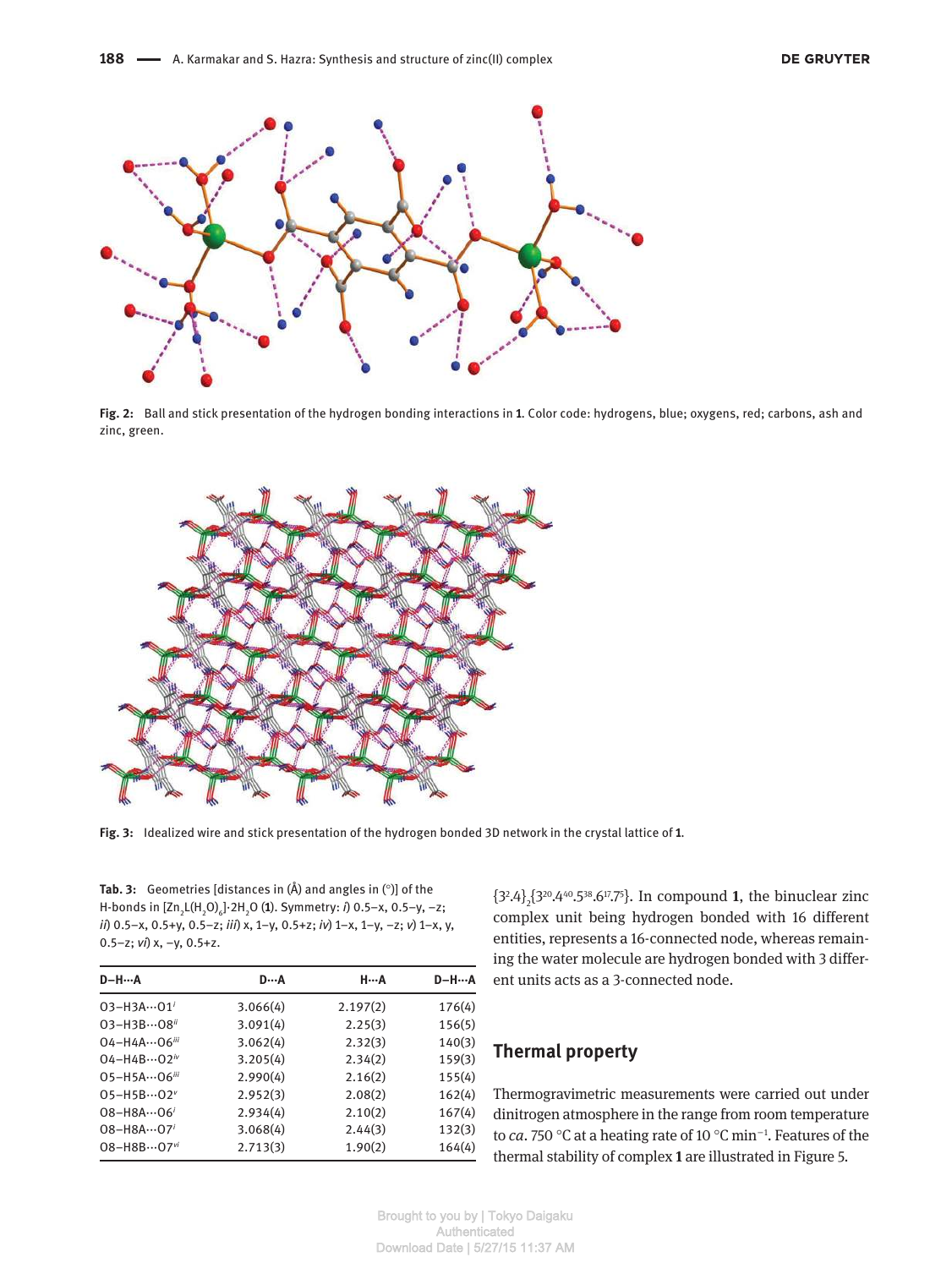

**Fig. 4:** Node-and-linker-type descriptions of the 3D hydrogen bonded framework of **1**.



**Fig. 5:** Thermogravimetric curve for **1**.

Complex **1** shows a weight loss of 26.9% between 55 and 334 °C, corresponding to the loss of eight water molecules (calcd: 27.4%). The remaining material is stable up to 405 °C, and beyond which it decomposes until 554 °C.

## **Conclusion**

We have synthesized the new  $(\mu_2$ -benzene-1,2,4,5tetracarboxylato-O,O′)-hexaaqua-dizinc(II)-dihydrate complex  $\left[\text{Zn}_{2}\text{L(H}_{2}\text{O})_{6}\right]\cdot2\text{H}_{2}\text{O}$  (1) by reacting benzene-1,2,4,5tetracarboxylic acid  $(H_4L)$  with Zn(II) salt in DMF/MeOH.

Despite the availabilities of four carboxylates of the ligand (L<sup>4</sup>−), only two coordinate to the Zn(II) center to stabilize a dinuclear complex. Although plenty of polymeric zinc(II) compounds containing benzene-1,2,4,5-tetracarboxylate have been reported, a dimeric zinc(II) complex is not known. To our knowledge, it is the only dinuclear zinc(II) complex containing benzene-1,2,4,5-tetracarboxylate. Topological analysis of the 3D H-bonded network has been also carried out. Synthesis and study of the similar type of compounds are in progress.

**Acknowledgments:** Financial supports from the Fundação para a Ciência e a Tecnologia (FCT), Portugal for fellowship grants (Ref. Nos. SFRH/BPD/78264/2011 and SFRH/ BPD/76192/2011) and the Council for Scientific and Industrial Research (CSIR), Government of India to S. Hazra and A. Karmakar are gratefully acknowledged.

## **References**

- [1] R. Robson, *The Comprehensive Supramolecular Chemistry*, (Eds. J. L. Atwood, J. E. D. Davies, D. D. MacNicol, F. Vögtle, and R. B. Toda) Pergamon, Oxford, UK, 6, p. 33, **1996**.
- [2] A. J. Blake, N. R. Champness, P. Hubberstey, M. A. Withersby, M. Schröder, Inorganic crystal engineering using self-assembly of tailored building-blocks. *Coord. Chem. Rev.* **1999**, *183*, 117.
- [3] G. R. Desiraju, *The Crystal as a Supramolecular Entity; Perspectives in Supramolecular Chemistry 2*, Wiley, London, **1996**.
- [4] B. Moulton, M. J. Zaworotko, From molecules to crystal engineering: supramolecular isomerism and polymorphism in network solids. *Chem. Rev.* **2001**, *101*, 1629.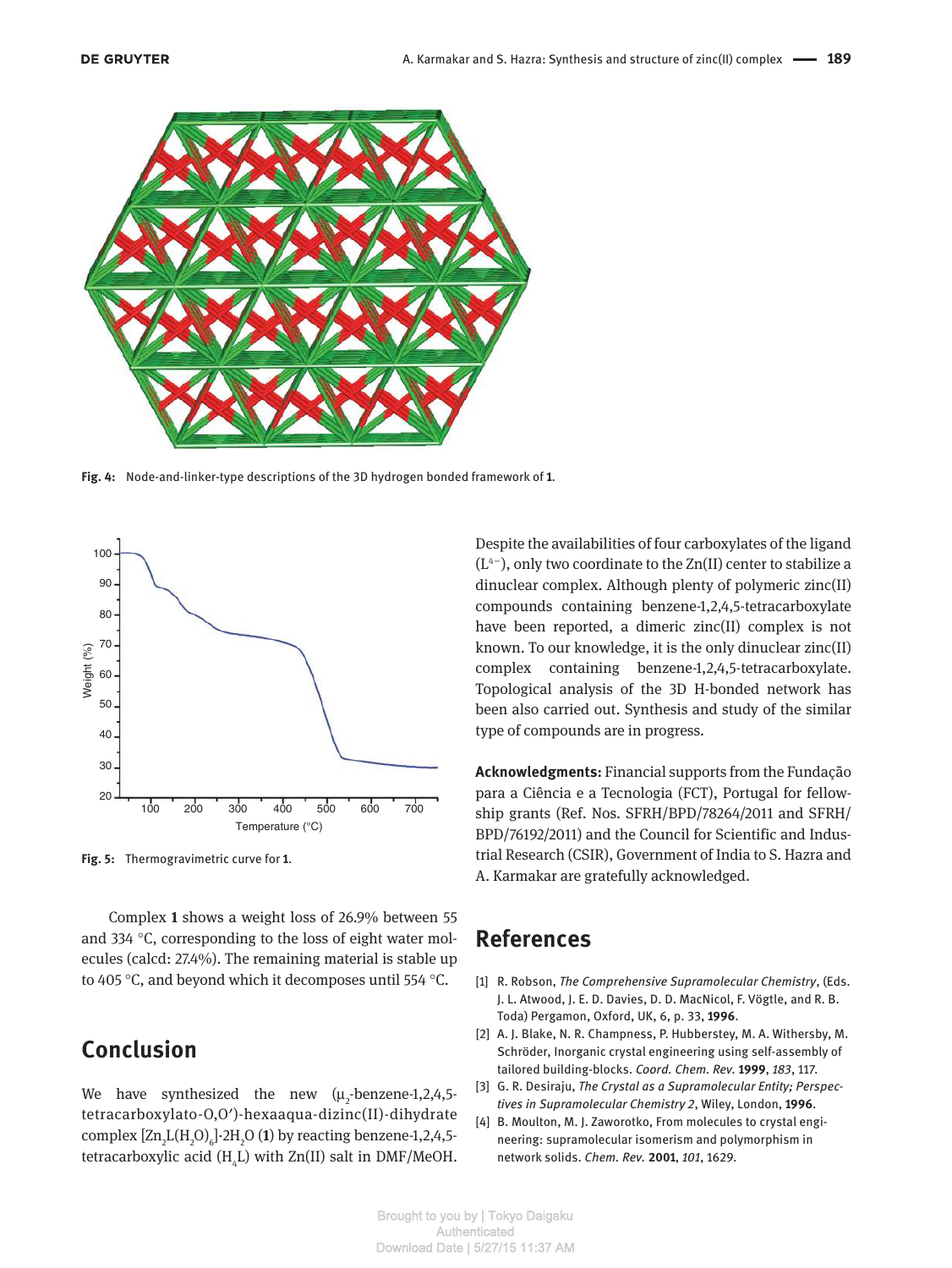- [5] S. Hazra, S. Sasmal, M. Nayak, H. A. Sparkes, J. A. K. Howard, S. Mohanta, Syntheses and crystal structures of Cu"Bi", Cu"Ba"Cu",  $\left[\mathsf{Cu}^{\shortparallel}\mathsf{Pb}^{\shortparallel}\right]_2$  and cocrystallized  $\left(\mathsf{U}^{\shortparallel}\mathsf{O}_2\right)_2$ .4Cu" complexes: structural diversity of the coordination compounds derived from N,N′-ethylenebis(3-ethoxysalicylaldimine). *CrystEngComm.* **2010**, *12*, 470.
- [6] S. Hazra, R. Koner, M. Nayak, H. A. Sparkes, J. A. K. Howard, S. Mohanta, Cocrystallized dinuclear–mononuclear Cu"<sub>3</sub>Na' and double-decker–triple-decker Cu"<sub>5</sub>K'<sub>3</sub> complexes derived from *N*,*N*′-ethylenebis(3-ethoxysalicylaldimine). *Cryst. Growth Des.* **2009**, *9*, 3603.
- [7] R. Koner, S. Hazra, M. Fleck, A. Jana, C. R. Lucas, S. Mohanta, Magnetic and electrochemical properties of a heterobridged  $\mu$ -phenoxido- $\mu$ <sub>1</sub>-azide dinickel(II) compound: a unique example demonstrating the bridge distance dependency of exchange integral. *Eur. J. Inorg. Chem.* **2009**, 4982.
- [8] S. Hazra, R. Koner, P. Lemoine, E. C. Sañudo, S. Mohanta, Syntheses, structures and magnetic properties of heterobridged dinuclear and cubane-type tetranuclear complexes of nickel(II) derived from a Schiff base ligand. *Eur. J. Inorg. Chem.* **2009**, 3458.
- [9] S. Hazra, S. Sasmal, M. Fleck, F. Grandjean, M. T. Sougrati, M. Ghosh, T. D. Harris, P. Bonville, G. J. Long, S. Mohanta, Slow magnetic relaxation and electron delocalization in an  $s = 9/2$ iron(II/III) complex with two crystallographically inequivalent iron sites. *J. Chem. Phys.* **2011**, *134*, 174507.
- [10] S. Hazra, S. Mukherjee, M. F. C. Guedes da Silva, A. J. L. Pombeiro, A cyclic tetranuclear cuboid type copper(II) complex doubly supported by cyclohexane-1,4-dicarboxylate: molecular and supramolecular structure and cyclohexane oxidation activity. *RSC Adv.* **2014**, *4*, 48449.
- [11] M. Eddaoudi, D. B. Moler, H. Li, B. Chen, T. M. Reineke, M. O'Keeffe, O. M. Yaghi, Modular chemistry: secondary building units as a basis for the design of highly porous and robust metal–organic carboxylate frameworks. *Acc. Chem. Res.* **2001**, *34*, 319.
- [12] Y.-Z. Zheng, Z. Zheng, X.-M. Chen, A symbol approach for classification of molecule-based magnetic materials exemplified by coordination polymers of metal carboxylates. *Coord. Chem. Rev.* **2014**, *258–259*, 1.
- [13] B.-H. Ye, M.-L. Tong, X.-M. Chen, Metal-organic molecular architectures with 2,2′-bipyridyl-like and carboxylate ligands. *Coord. Chem. Rev.* **2005**, *249*, 545.
- [14] R. L. LaDuca, Aliphatic and aromatic carboxylate divalent metal coordination polymers incorporating the kinked and hydrogenbonding capable tethering ligand 4,4′-dipyridylamine. *Coord. Chem. Rev.* **2009**, *253*, 1759.
- [15] S.-S. Chen, R. Qiao, L.-Q. Sheng, Y. Zhao, S. Yang, M.-M. Chen, Z.-D. Liu, D.-H. Wang, Cadmium(II) and zinc(II) complexes with rigid 1-(1*H*-imidazol-4-yl)-3-(4*H*-tetrazol-5-yl)benzene and varied carboxylate ligands. *CrystEngComm.* **2013**, *15*, 5713.
- [16] L. Wen, J. Zhao, K. Lv, K. Deng, X. Leng, D. Li, Visible-lightdriven photocatalysts of metal–organic frameworks derived from multi-carboxylic acid and imidazole-based spacer. *Cryst. Growth Des.* **2012**, *12*, 1603.
- [17] S. V. Ganesan, S. Natarajan, Synthesis and structures of new pyromellitate coordination polymers with piperazine as a ligand. *Inorg. Chem.* **2004**, *43*, 198.
- [18] J. Wang, Z. Lin, Y.-C. Ou, N.-L. Yang, Y.-H. Zhang, M.-L. Tong, Hydrothermal synthesis, structures, and photoluminescent

properties of benzenepentacarboxylate bridged networks incorporating zinc(ii)–hydroxide clusters or zinc(II)–carboxylate layers. *Inorg. Chem.* **2008**, *47*, 190.

- [19] M. Fan, Z. Yao, C. Li, Y. Xia, Q. Zhang, J. Dai, Z. Fu, A stimuliresponsive zinc-based chain framework constructed *via* metal– ligand directed assembly. *CrystEngComm.* **2013**, *15*, 8408.
- [20] C. Robl, Complexes with aromatic carboxylic acids. I. Synthesis and crystal structure of zinc pyromellitate heptahydrate. *Z. Anorg. Allg. Chem.* **1987**, *554*, 79.
- [21] A. Rotondo, G. Bruno, F. Nicolo, A. Cento, Catena-poly[[[µ-aqua -pentaaquadizinc(II)]-µ4-benzene-1,2,4,5-tetracarboxylato] dihydrate]. *Acta Crystallogr. Sect. E.* **2009**, *65*, m915.
- [22] S.-Y. Chen, E. Yang, J. Zhang, Synthesis and crystal structure of a new Zn(II) coordination polymer constructed by 1,2,4,5-benzenetetracarboxylate. *Jiegou Huaxue (Chin. J. Struct. Chem.)* **2013**, *32*, 149.
- [23] Y.-H. Wen, Q.-W. Zhang, Y.-H. He, Y.-L. Feng, Highly thermal stable zinc complex with unusual (4,8)-connected topology. *Inorg. Chem. Commun.* **2007**, *10*, 543.
- [24] D. Feng, S. Liu, W. Zhang, P. Sun, F. Ma, C. Zhang, Blue fluorescence emission property of a metal-organic coordination polymer with one-dimensional channels. *Z. Anorg. Allg. Chem.* **2009**, *635*, 1133.
- [25] Y.-Q. Sun, J. Zhang, G.-Y. Yang, Hexaaquazinc(II) dihydrogen-1,2,4,5-benzenetetracarboxylate. *Acta Crystallogr. Sect. E.* **2002**, *58*, m548.
- [26] S.-Y. Yang, L.-S. Long, R.-B. Huang, L.-S. Zheng, S. W. Ng, On the number of uncoordinated water molecules in the openframework coordination compound, bis(1,2,4,5-benzenetetracarboxylato)dihydroxytetraaquapentacobalt(II) x-hydrate, and the crystal structure of the isomorphous decahydrated zinc(II) analog. *Acta Crystallogr. Sect. E. 59*, **2003**, m921.
- [27] J. Wang, L. Lu, B. Yang, B.-Z. Zhao, S. W. Ng, Poly[µ6 benzene-1,2,4,5-tetracarboxylato-κ6O1:O2:O2′:O4:O5:O5′ bis[diaquazinc(II)]]. *Acta Crystallogr. Sect. E.* **2007**, *63*, m2986.
- [28] M.-T. Ding, J.-Y. Wu, Y.-H. Liu, J.-L. Lu, Dissolution/reorganization toward the destruction/construction of porous cobalt(II)– and nickel(II)–carboxylate coordination polymers. *Inorg. Chem.* **2009**, *48*, 7457.
- [29] C.-K. Xia, C.-Z. Lu, D.-Q. Yuan, Q.-Z. Zhang, X.-Y. Wu, S.-C. Xiang, J.-J. Zhang, D.-M. Wu, Syntheses, crystal structures, and properties of complexes constructed with polybenzoate and 2,2′-bibenzimidazole. *CrystEngComm.* **2006**, *8*, 281.
- [30] L.-M. Zhao, B. Zhai, D.-L. Gao, W. Shi, B. Zhao, P. Cheng, Binuclear, 2D grid and 3D interlocking coordination polymers based on 1,2,4,5-benzenetetracarboxylic acid and 4,4′-azobispyridine. *Inorg. Chem. Commun.* **2010**, *13*, 1014.
- [31] Y. Qi, H. Li, M. Cao, C. Hu, A two-dimensional strong hydrogenbond network constructed from a transition metal with a polycarboxylato ligand. *J. Coord. Chem.* **2006**, *59*, 505.
- [32] F. D. Rochon, G. Massarweh, Study of the aqueous reactions of metallic ions with benzenetetracarboxylate ions: Part 2. Crystal structures of compounds of the type  $M(H_2O)_{5}(\mu$ -C<sub>6</sub>H<sub>2</sub>(COO)<sub>4</sub>)  $M(H_2O)$ <sub>5</sub> (M=Mn and Co) and a novel mixed-metallic Mn–Co dimeric compound. Inorg. *Chim. Acta* **2001**, 314, 163.
- [33] B. Tao, H. Xia, C.-X. Huang, X.-W. Li, Hydrolytic ring opening reactions of pyromellitic dianhydride for divalent transition metal carboxylate complexes. *Z. Anorg. Allg. Chem.* **2011**, *637*, 703.
- [34] D. Cheng, M. A. Khan, R. P. Houser, Nickel(II) and manganese(II) 1D chain coordination polymers with